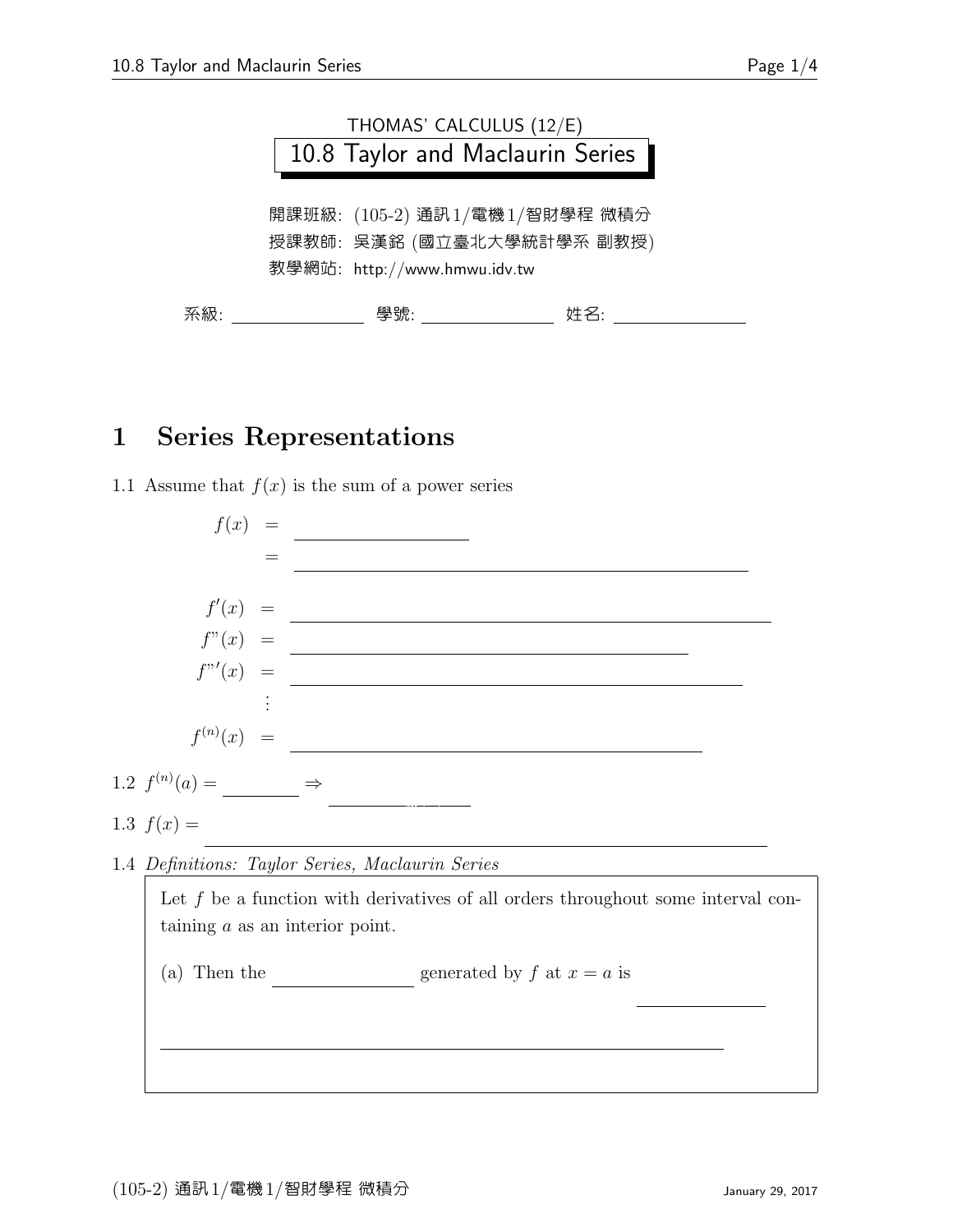(a) The generated by f is 2 <u>n</u> the Taylor series generated by f at  $x = 0$ .

Ex. 1 . . . . . . . . . . . . . . . . . . . . . . . . . . . . . . . . . . . . . . . . . . . . . . . . . . . . (example1, p585)

Find the Taylor series generated by  $f(x) = 1/x$  at  $a = 2$ . Where, if anywhere, does the series converge to  $1/x$ ?

sol:

## 2 Taylor Polynomials

2.1 The linearization of a differentiable function  $f$  at a point  $a$  is the polynomial of degree one given by

 $P_1(x) =$ 

We used this to approximate  $f(x)$  at values of x near a.

2.2 Definitions: Taylor Polynomial of Order n

Let f be a function with derivatives of order k for  $k = 1, 2, \dots, N$  in some interval containing  $a$  as an interior point. Then for any integer  $n$  from 0 through  $N$ , the  $\begin{aligned} \text{generated by } f \text{ at } x = a \text{ is the polynomial} \end{aligned}$  $P_n(x) =$  $\overline{\phantom{a}}$ 2. (x − a)<br>2. (x − a)<br>2. (x − a) n!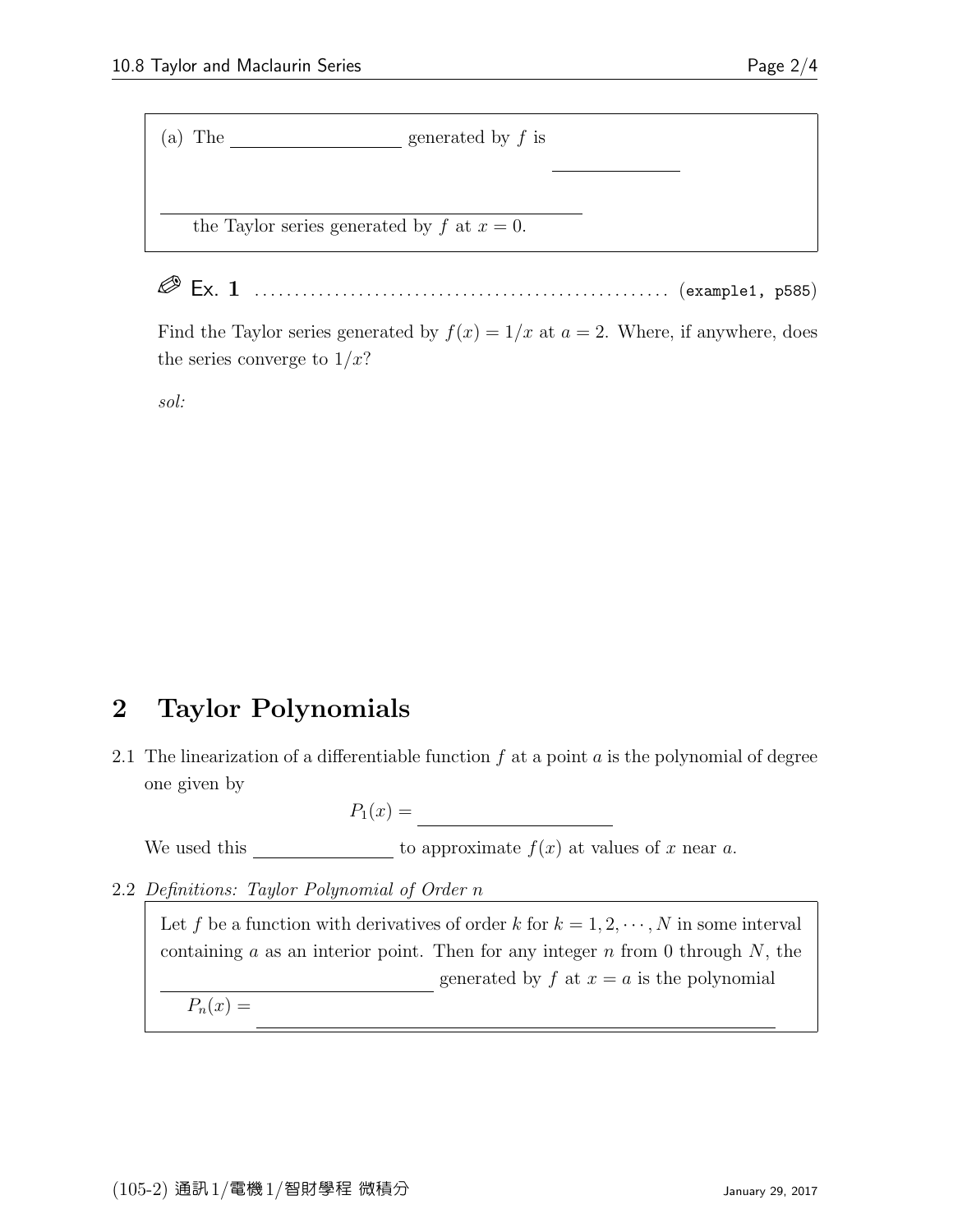|      | Find the Taylor series and the Taylor polynomials generated by $f(x) = e^x$ at $x = 0$ . |  |
|------|------------------------------------------------------------------------------------------|--|
| sol: |                                                                                          |  |

Ex. 3 . . . . . . . . . . . . . . . . . . . . . . . . . . . . . . . . . . . . . . . . . . . . . . . . . . . . (example3, p587)

Find the Taylor series and the Taylor polynomials generated by  $f(x) = \cos x$  at  $x = 0.$ 

sol: